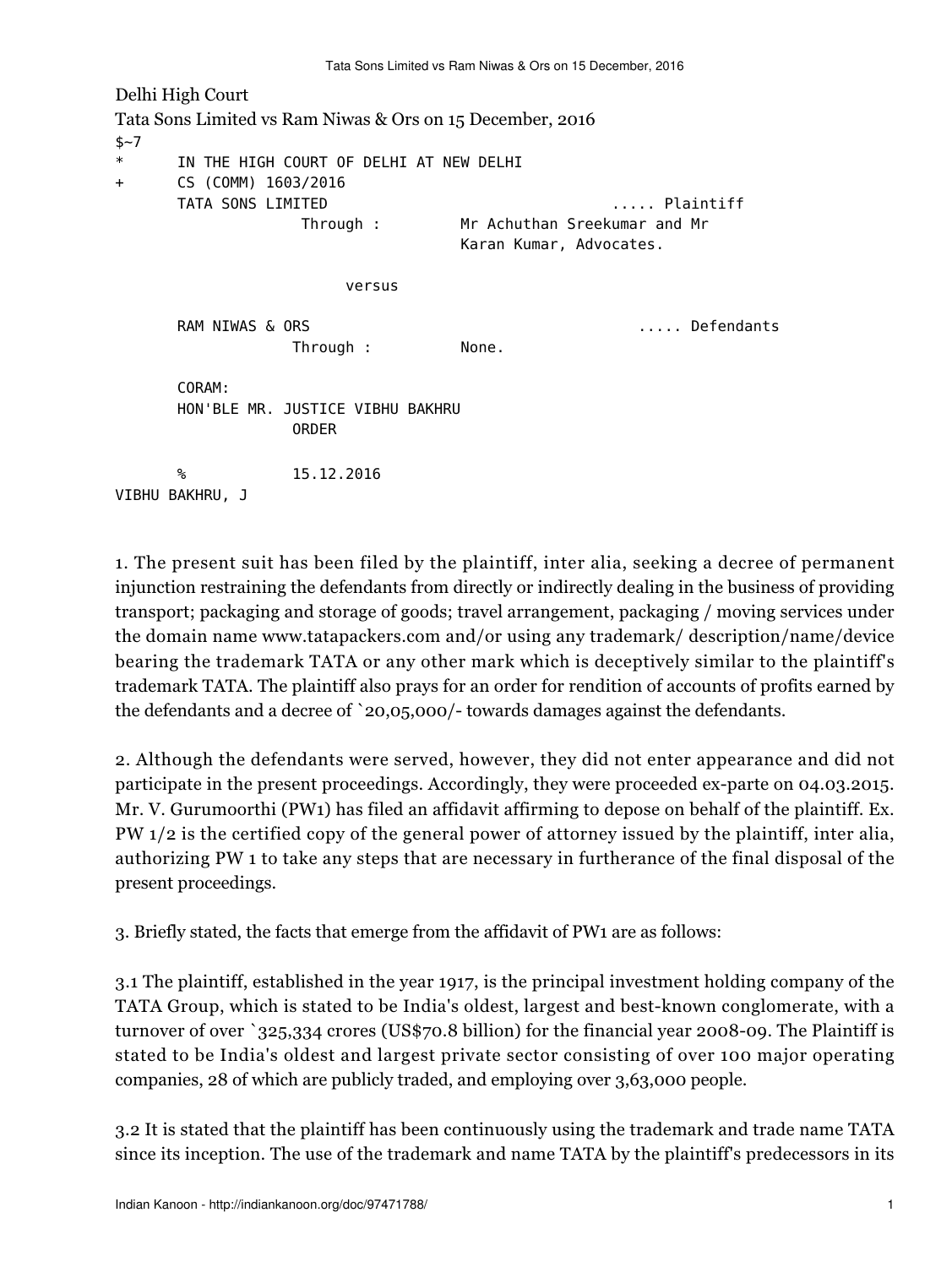business dates back to the year 1868. It is stated that the trademark and name TATA is stated to have has since its adoption been extensively and continuously used by the plaintiff, by virtue of which the trademark TATA acquired an excellent reputation from the very beginning and down the decades, the said name has consistently been associated with, and exclusively denotes the conglomeration of companies forming the TATA Group.

3.3 The plaintiff claims to be the proprietor of the trademark TATA by virtue of priority in adoption, long, continuous and extensive use and advertising, and the reputation consequently accruing thereto in the course of trade. In addition, the plaintiff is also the registered proprietor of several TATA-formative trademarks in relation to various goods across various classes of the Fourth Schedule of the Trade Marks Rules, 2002. The plaintiff also owns trademark registrations for the word TATA in over 50 countries besides India.

3.4 It is stated that the plaintiff, in the month of July-August 2011 received information that defendants are engaged in the business of providing transport; packaging and storage of goods; travel arrangement, packaging / moving services under the name and style TATA PACKERS AND MOVERS. It also has a sister concern by the name CJPS Logistics. Further, it was learnt that the defendants also operate via their website www.tatapackers.com. This led the plaintiff to appoint an independent investigator to ascertain whether the defendants are engaged in providing services/goods bearing the plaintiff's trademark TATA. The report of the investigator inter alia revealed that the defendants are using the domain name www.tatapackers.com to provide all kinds of packing and moving and related services (national and international) with their branch offices situated in various cities in India.

3.5 Further, investigation revealed that the entity by the name M/s Tata Packers and Movers was started by defendant no. 1 sometime during January, 2011. It was also revealed that defendant no. 1 had earlier used other trademarks such as FedEx etc. in relation to his business, however, the same was stopped following the lodging of complaint against him. The investigator also found defendant no. 4 introducing himself as the associate of TATA PACKERS AND MOVERS in Delhi.

4 PW1 has duly proved that plaintiff is the registered proprietor of the mark TATA in various classes by producing the printouts from the website of the Trade Marks Registry as Mark C. PW1 has also duly proved that plaintiff is the registered proprietor of the mark TATA in Class 39 (Transport; Packaging and storage of goods; travel arrangement) by producing the printouts from the website of the Trade Marks Registry exhibited as EX-PW1/13.

5 It is evident that the mark TATA has been used by the plaintiff for a long period of time and enjoys reputation and goodwill and has acquired the status of a "well-known" mark.

6 Perusing the report of the independent investigator (Ex-PW1/15), it is clear that defendants are engaged in the business of transport, packaging and storage of goods, travel arrangements, etc and are using the name/trading style TATA PACKERS AND MOVERS, besides using the domain name www.tatapackers.com. It is evident that defendants have adopted the trade name TATA PACKERS AND MOVERS and the website www.tatapackers.com only to associate themselves with the well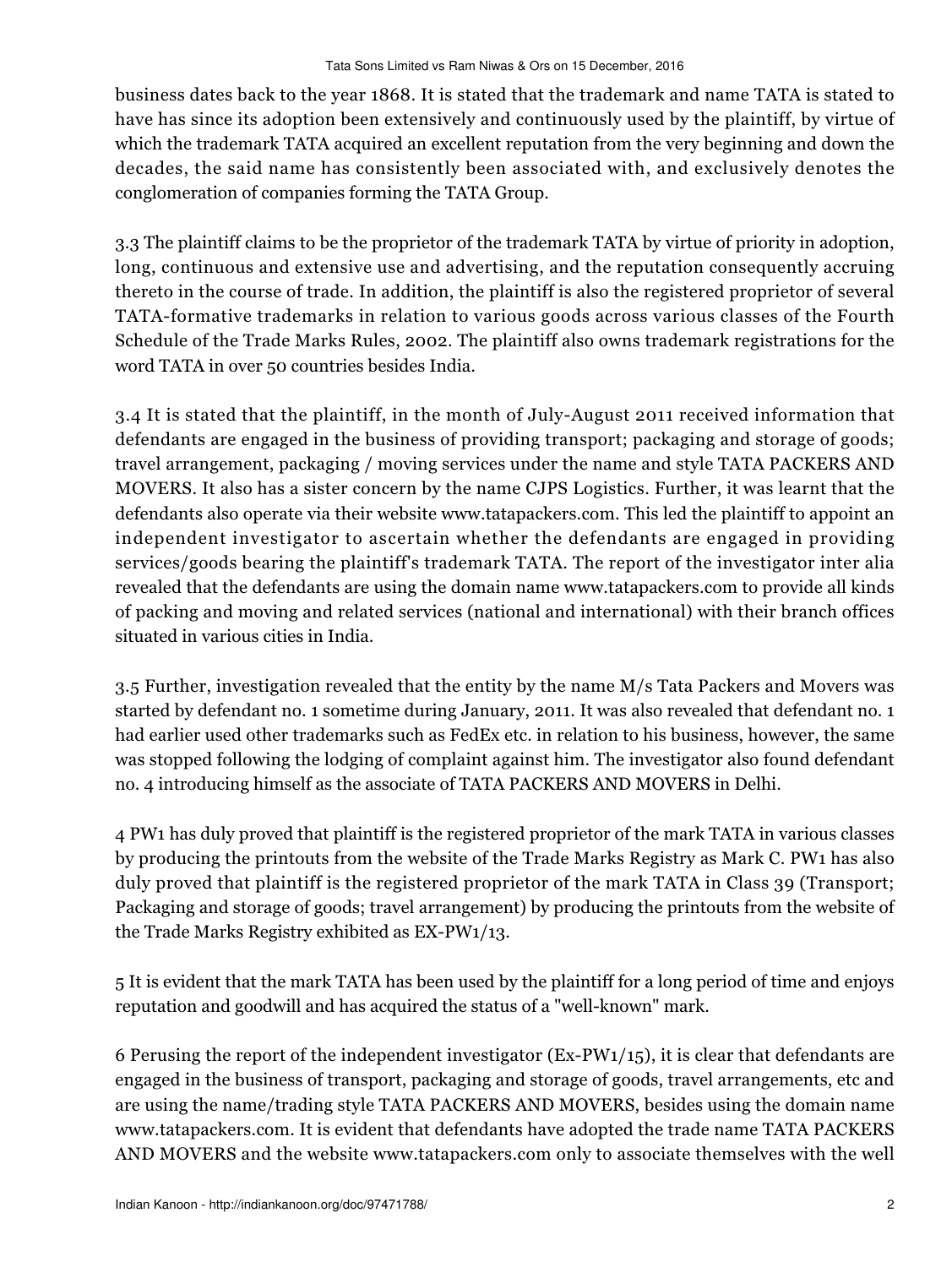known mark of the plaintiff.

7 In view of the above, it is apparent that plaintiff is the registered proprietor of the mark TATA. Plaintiff is also the registered owner of the mark TATA under Class 39. It is also apparent that defendants are also carrying on their business in the same field as that of the plaintiff and are infringing the registered mark of the plaintiff, TATA by adopting a deceptively similar tradename TATA PACKERS AND MOVERS and website www.tatapackers.com.

8 The plaintiff has submitted a bill of costs for a sum of `1,77,783/- which includes legal fees, court fees and miscellaneous expenses. The same is reasonable.

9 In view of the above, the suit is decreed in terms of prayer (i) and

(ii), that is, as under :

"(i) An order for permanent injunction restraining the Defendants, their partners or proprietors, as the case may be, their officers, servants and agents from manufacturing, selling, offering for sale, advertising, directly or indirectly dealing in the business of providing transport; packaging and storage of goods; travel arrangement, packaging / moving services under the domain name www.tataDackers.com and/or using any trade mark/description/name/device bearing the trademark TATA and/or any mark/s confusingly or deceptively similar to the Plaintiff's trademark TATA amounting to infringement of the registered trademark numbers 1247049, 1236894 as well as the other trade mark registrations mentioned in ANNEXURE A to the plaint owned by the Plaintiff Company and its sister concerns;

(ii) An order for permanent injunction restraining the Defendants, their partners or proprietors, as the case may be, their officers, servants and agents from manufacturing, selling, offering for sale, advertising, directly or indirectly dealing in the business of providing transport; packaging and storage of goods; travel arrangement, packaging / moving services under the domain name www.tatapackers.com and/or using any trade mark/description/name/device bearing the trademark TATA and/or any mark/s confusingly or deceptively similar to the Plaintiff's trademark TATA amounting to passing off of the Defendants' services / goods as that of the Plaintiff's;"

10 Further, the defendants are directed to transfer the domain name www.tatapackers.com in favour of the plaintiff. In addition, the plaintiff is also entitled to costs of  $\binom{1,77,783}{\cdot}$ .

11 Decree sheet be drawn accordingly.